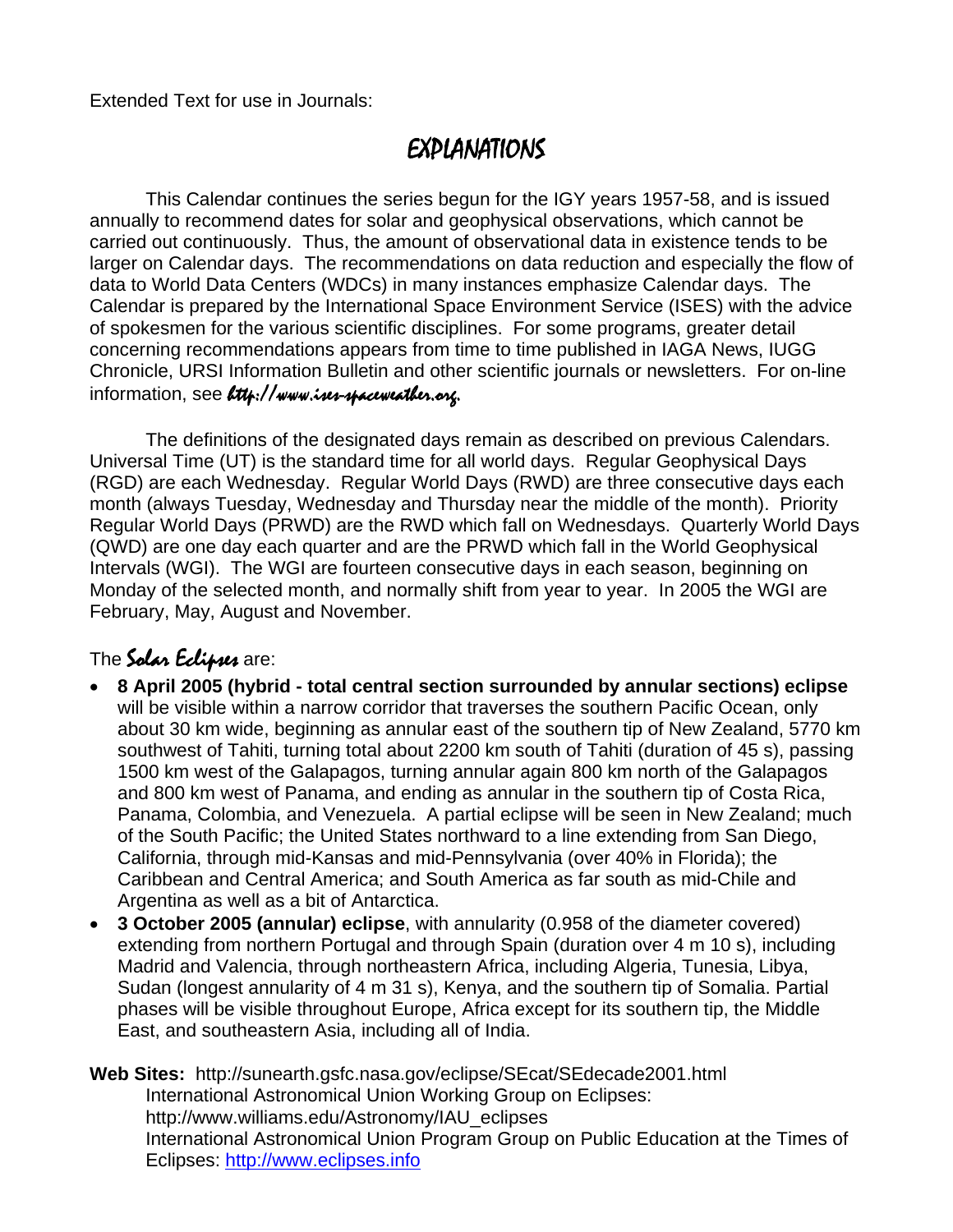**Description** by Dr. Jay M. Pasachoff, Williams College, Chair of International Astronomical Union Working Group on Eclipses, www.eclipses.info, based on maps from Fred Espenak, NASA's Goddard Space Flight Center.

#### **Websites:**

International Astronomical Union Working Group on Eclipses: http://www.totalsolareclipse.net International Astronomical Union Program Group on Public Information at the Times of Eclipses: http://www.eclipses.info

Fred Espenak at NASA's GSFC: http://sunearth.gsfc.nasa.gov/eclipse

#### **References:**

o Fred Espenak, Fifty Year Canon of Solar Eclipses: 1986-2035, NASA Reference Publication 1178 Revised, July 1987. o Leon Golub and Jay M. Pasachoff, The Solar Corona, Cambridge University Press, 1998. http://www.williams.edu/Astronomy/corona o Jay M. Pasachoff and Alex Filippenko, The Cosmos: Astronomy in the New Millennium, Brooks/Cole Publishers, 2004. http://info.brookscole.com/pasachoff Brooks/Cole Publishing, 2002. http://www.williams.edu/Astronomy/jay o Leon Golub and Jay M. Pasachoff, Nearest Star: The Exciting Science of Our Sun, Harvard University Press, 2001. http://www.williams.edu/astronomy/neareststar o Jay M. Pasachoff, The Complete Idiot's Guide to the Sun, Alpha Books, 2003 http://www.williams.edu/astronomy/sun]

Meteon Showers (selected by R. Hawkes, Mount Allison Univ, Canada, rhawkes@mta.ca) include the most prominent regular showers. The dates (based on UT) for Northern Hemisphere meteor showers are: Jan 4 (Quadrantid); Apr 21-23 (Lyrid); May 4-5 (Eta-Aquarid); Jun 6-11 (Arietid, Zeta-Perseid); Jun 27-29 (Beta-Taurid); Aug 11-13 (Perseid); Oct 21-22 (Orionid); Dec 13-15 (Geminid); Dec 21-23, 2005 (Ursid). The dates for Southern Hemisphere meteor showers are: May 4-5 (Eta-Aquarid); Jun 6-11 (Arietid, Zeta-Perseid); Jun 27-29 (Beta-Taurid); Jul 27-Aug 2 (S. Delta-Aquarid, Alpha-Aurigid); Oct 21-22 (Orionid); and Dec 13-15, 2005 (Geminid).

The occurrence of unusual solar or geophysical conditions is announced or forecast by the ISES through various types of geophysical " $A$ *lext"* (which are widely distributed by telegram and radio broadcast on a current schedule). Stratospheric warmings (STRATWARM) are also designated. The meteorological telecommunications network coordinated by WMO carries these worldwide Alerts once daily soon after 0400 UT. For definitions of Alerts see ISES "Synoptic Codes for Solar and Geophysical Data", March 1990 and its amendments (http://ises-spaceweather.org). Retrospective World Intervals are selected and announced by MONSEE and elsewhere to provide additional analyzed data for particular events studied in the ICSU Scientific Committee on Solar-Terrestrial Physics (SCOSTEP) programs.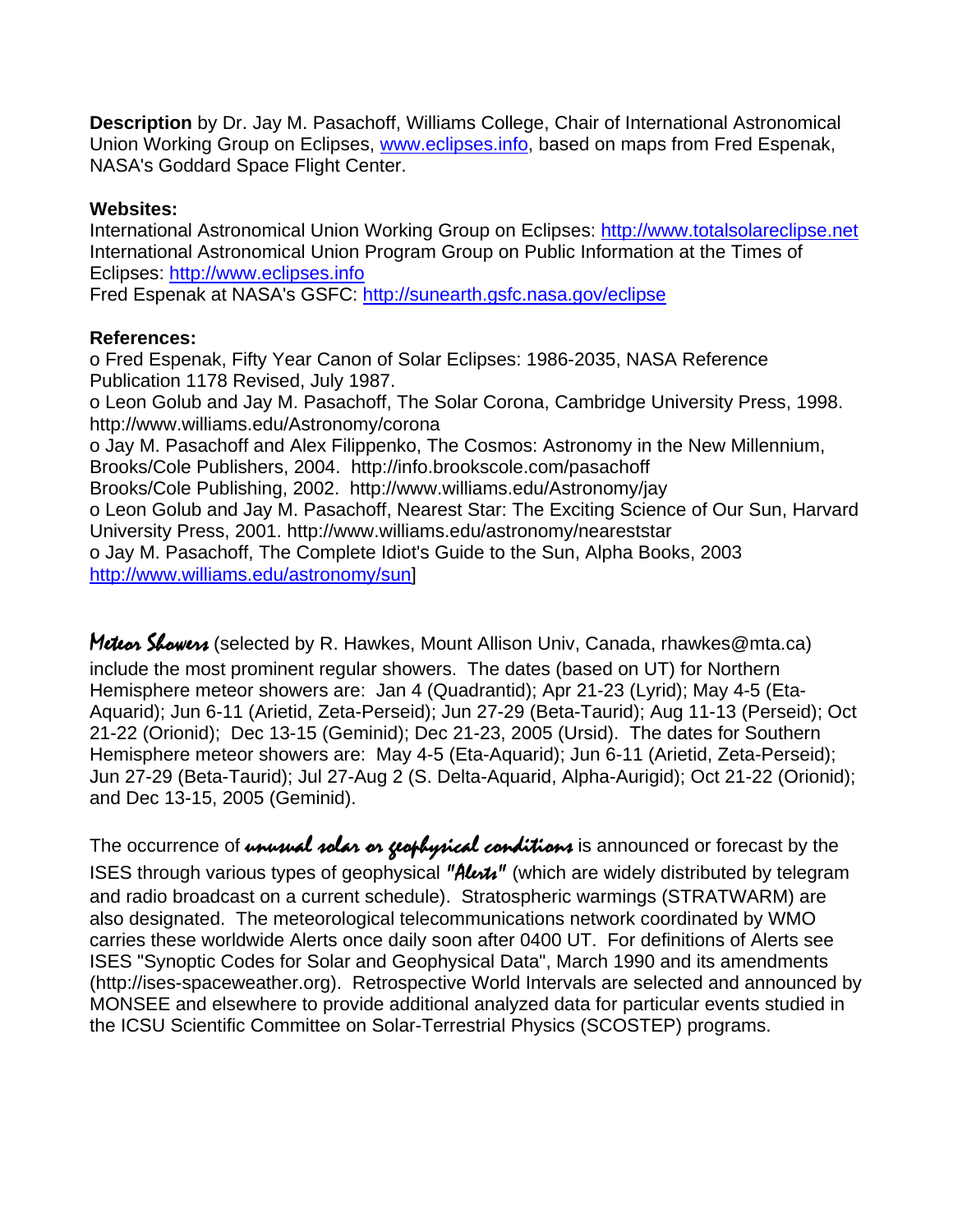## RECOMMENDED SCIENTIFIC PROGRAMS

## FINAL EDITION

(The following material was reviewed in 2004 by spokesmen of IAGA, WMO and URSI as suitable for coordinated geophysical programs in 2005.)

Airglow and Aurora Phenomena. Airglow and auroral observatories operate with their full capacity around the New Moon periods. However, for progress in understanding the mechanism of many phenomena, such as low latitude aurora, the coordinated use of all available techniques, optical and radio, from the ground and in space is required. Thus, for the airglow and aurora 7-day periods on the Calendar, ionosonde, incoherent scatter, special satellite or balloon observations, etc., are especially encouraged. Periods of approximately one weeks' duration centered on the New Moon are proposed for high resolution of ionospheric, auroral and magnetospheric observations at high latitudes during northern winter.

Atmospheric Electricity. Non-continuous measurements and data reduction for continuous measurements of atmospheric electric current density, field, conductivities, space charges, ion number densities, ionosphere potentials, condensation nuclei, etc.; both at ground as well as with radiosondes, aircraft, rockets; should be done with first priority on the RGD each Wednesday, beginning on 5 January 2005 at 0000 UT, 12 January at 0600 UT, 19 January at 1200 UT, 26 January at 1800 UT, etc. (beginning hour shifts six hours each week, but is always on Wednesday). Minimum program is at the same time on PRWD beginning with 19 January at 1200 UT. Data reduction for continuous measurements should be extended, if possible, to cover at least the full RGD including, in addition, at least 6 hours prior to indicated beginning time. Measurements prohibited by bad weather should be done 24 hours later. Results on sferics and ELF are wanted with first priority for the same hours, short-period measurements centered around the minutes 35-50 of the hours indicated. Priority Weeks are the weeks that contain a PRWD; minimum priority weeks are the ones with a QWD. The World Data Centre for Atmospheric Electricity, 7 Karbysheva, St. Petersburg 194018, USSR, is the collection point for data and information on measurements.

Gromagnetic Phenomena. It has always been a leading principle for geomagnetic observatories that operations should be as continuous as possible and the great majority of stations undertake the same program without regard to the Calendar.

Stations equipped for making magnetic observations, but which cannot carry out such observations and reductions on a continuous schedule are encouraged to carry out such work at least on RWD (and during times of MAGSTORM Alert).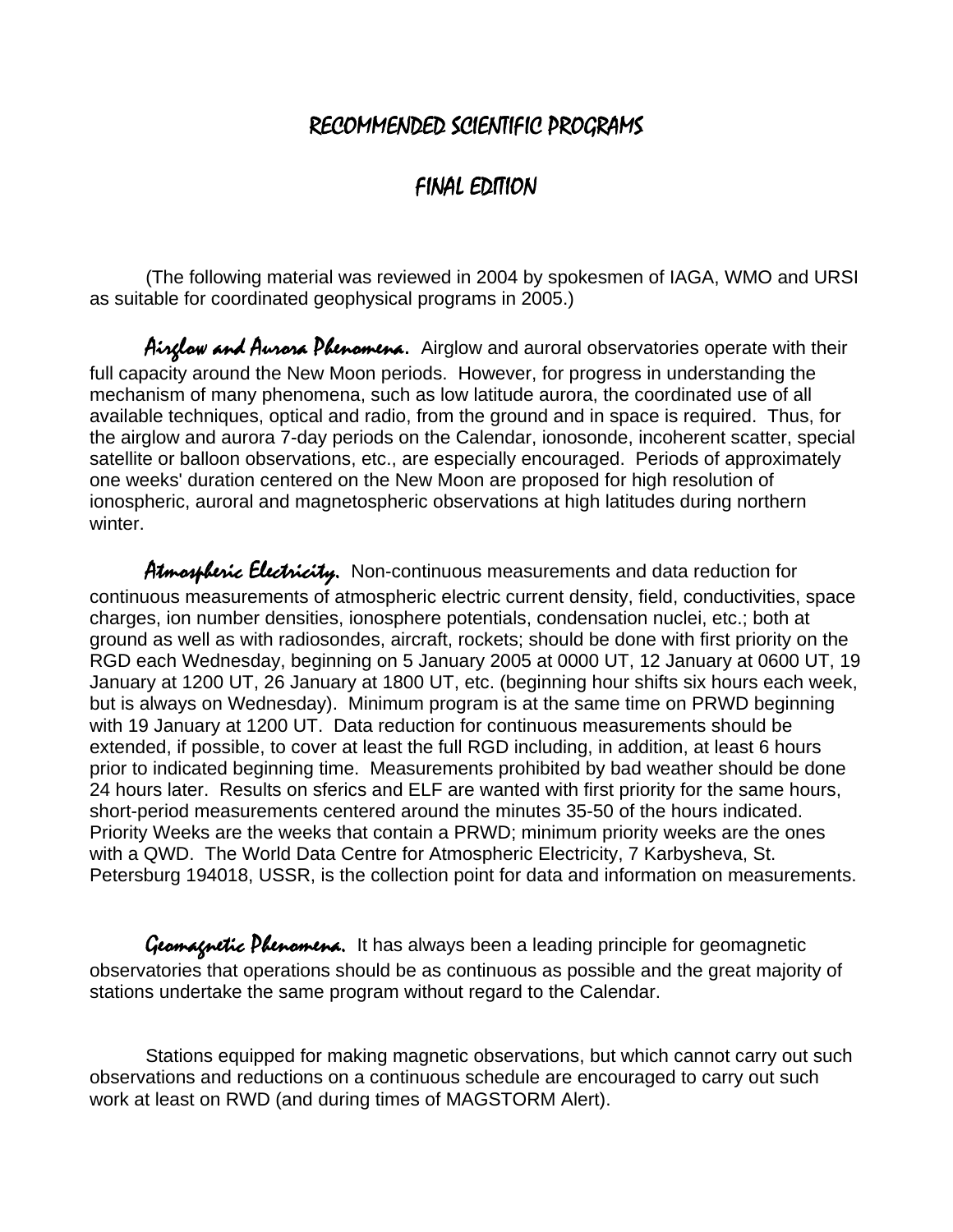Ionospheric Phenomena. Special attention is continuing on particular events that cannot be forecast in advance with reasonable certainty. These will be identified by Retrospective World Intervals. The importance of obtaining full observational coverage is therefore stressed even if it is possible to analyze the detailed data only for the chosen events. In the case of vertical incidence sounding, the need to obtain quarter-hourly ionograms at as many stations as possible is particularly stressed and takes priority over recommendation (a) below when both are not practical.

For the vertical incidence (VI) sounding program, the summary recommendations are: (a) All stations should make soundings on the hour and every quarter hour;

(b) On RWDs, ionogram soundings should be made at least every quarter hour and preferably every five minutes or more frequently, particularly at high latitudes;

(c) All stations are encouraged to make f-plots on RWDs; f-plots should be made for high latitude stations, and for so-called "representative" stations at lower latitudes for all days (i.e., including RWDs and WGIs) (Continuous records of ionospheric parameters are acceptable in place of f-plots at temperate and low latitude stations);

(d) Copies of all ionogram scaled parameters, in digital form if possible, be sent to WDCs; (e) Stations in the eclipse zone and its conjugate area should take continuous observations on solar eclipse days and special observations on adjacent days. See also recommendations under Airglow and Aurora Phenomena.

For the *incoletent scatter observation program*, every effort should be made to obtain measurements at least on the Incoherent Scatter Coordinated Observation Days, and intensive series should be attempted whenever possible in WGIs, on Dark Moon Geophysical Days (DMGD) or the Airglow and Aurora Periods. The need for collateral VI observations with not more than quarter-hourly spacing at least during all observation periods is stressed. Special programs include:

**C/NOFS** – Communications/Navigation Outage Forecasting System – to forecast ionospheric irregularities that adversely impact communication and navigation systems (O. delaBeaujardiere – Odile.delaBeaujardiere@hanscom.af.mil);

**CPEA** – Coupling Processes in the Equatorial Atmosphere, from troposphere through thermosphere and ionosphere, especially centered around Indonesian Equatorial Atmospheric Radar (EAR) (S. Fukao – fukao@kurasc.kyoto-u.ac.jp)

See http://www.kurasc.kyoto-u.ac.jp/~yamamoto/CPEA-panf2.pdf

**GPS-Radar** – Global Plasma Structuring-Radar Experiment): Thermal plasma coupling between low, mid, and high latitudes (J. Foster – jcf@haystack.mit.edu);

**LTCS** -- Lower Thermosphere Coupling Study – tidal structures in winds and temperatures during declining phase of solar activity (L. Goncharenko – log@haystack.mit.edu); **Meteoric Ions** – Global observations of ionization created by the Perseids and Leonids (I.

Haggstrom – ingemar@eiscat.se);

**M-I Coupling** – Magnetosphere-Ionosphere Coupling: Storm and Substorm Effects on Middle- and Low Latitude Ionosphere (C. Huang – cshuang@haystack.mit.edu);

**MST** – Studies of the Mesosphere, Stratosphere, and Troposphere -- Coordinated D- and Eregion campaigns focusing on lower altitudes, with JRO in high resolution MST mode – gravity wave momentum fluxes (G. Lehmacher – glehmac@clemson.edu);

**Synoptic** – Wide coverage of the F-region, augmented with topside or E-region measurements – broad latitudinal coverage (W. Swartz – wes@ece.cornell.edu).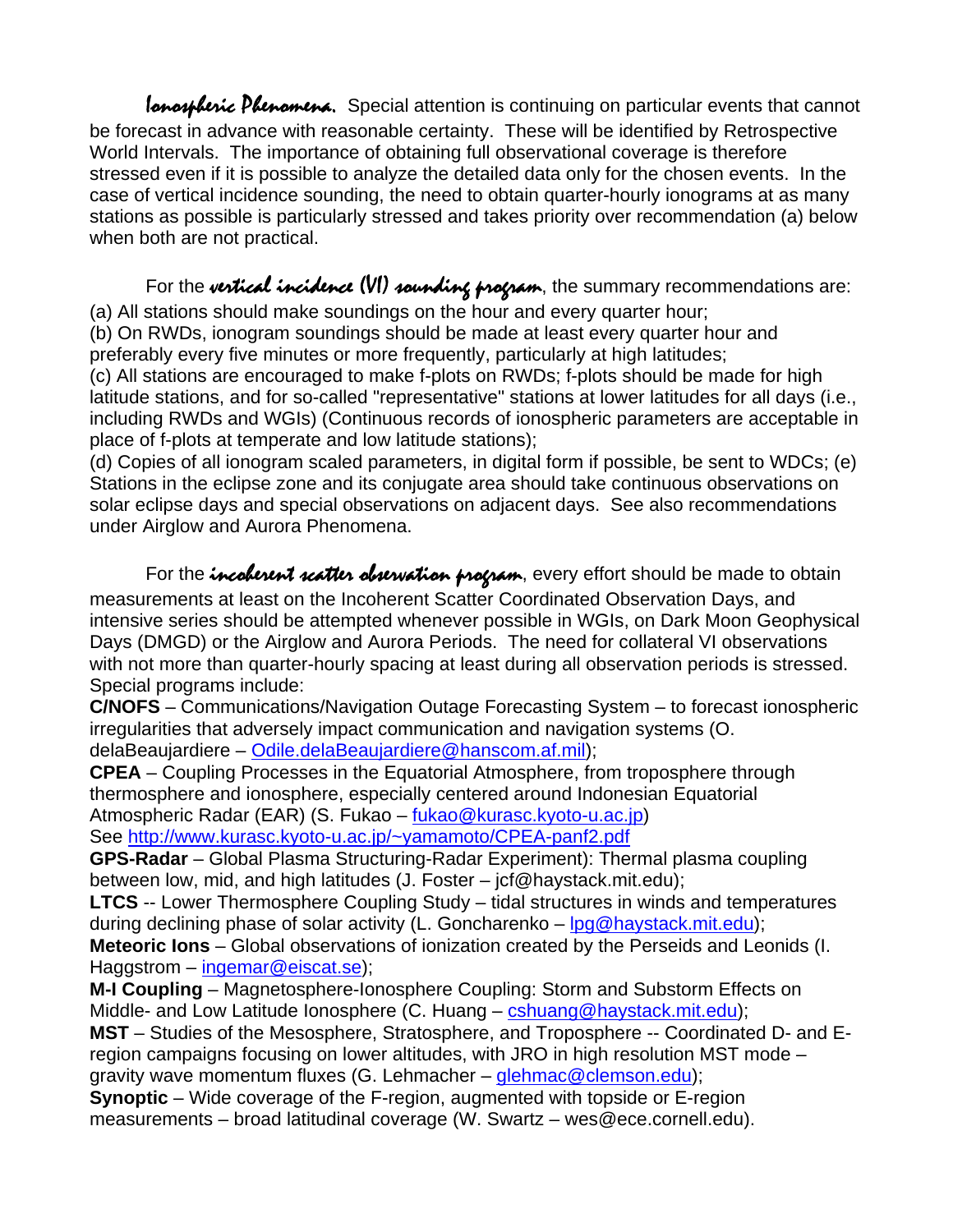Special programs: Dr. Wesley E. Swartz, 316 Rhodes Hall, School of Electrical and Computer Engineering, Cornell University, Ithaca, NY 14853 USA. Tel. 607-255-7120; Fax 607-255- 6236; e-mail: wes@ece.cornell.edu; URSI Working Group G.5. See http://people.ece.cornell.edu/wes/URSI\_ISWG/2005WDschedule.htm for complete definitions.

For the ionospheric drift or wind measurement by the various radio techniques, observations are recommended to be concentrated on the weeks including RWDs.

For traveling ionosphere disturbances, propose special periods for coordinated measurements of gravity waves induced by magnetospheric activity, probably on selected PRWD and RWD.

For the ionospheric absorption program half-hourly observations are made at least on all RWDs and half-hourly tabulations sent to WDCs. Observations should be continuous on solar eclipse days for stations in eclipse zone and in its conjugate area. Special efforts should be made to obtain daily absorption measurements at temperate latitude stations during the period of Absorption Winter Anomaly, particularly on days of abnormally high or abnormally low absorption (approximately October-March, Northern Hemisphere; April-September, Southern Hemisphere).

For back-scatter and forward scatter programs, observations should be made and analyzed at least on all RWDs.

For synoptic observations of mesospheric (D region) electron densities, several groups have agreed on using the RGD for the hours around noon.

For ELF noise measurements involving the earth-ionosphere cavity resonances any special effort should be concentrated during the WGIs.

It is recommended that more intensive observations in all programs be considered on days of unusual meteor activity.

Meteorology. Particular efforts should be made to carry out an intensified program on the RGD -- each Wednesday, UT. A desirable goal would be the scheduling of meteorological rocketsondes, ozone sondes and radiometer sondes on these days, together with maximum-altitude rawinsonde ascents at both 0000 and 1200 UT.

During WGI and STRATWARM Alext Intervals, intensified programs are also desirable, preferably by the implementation of RGD-type programs (see above) on Mondays and Fridays, as well as on Wednesdays.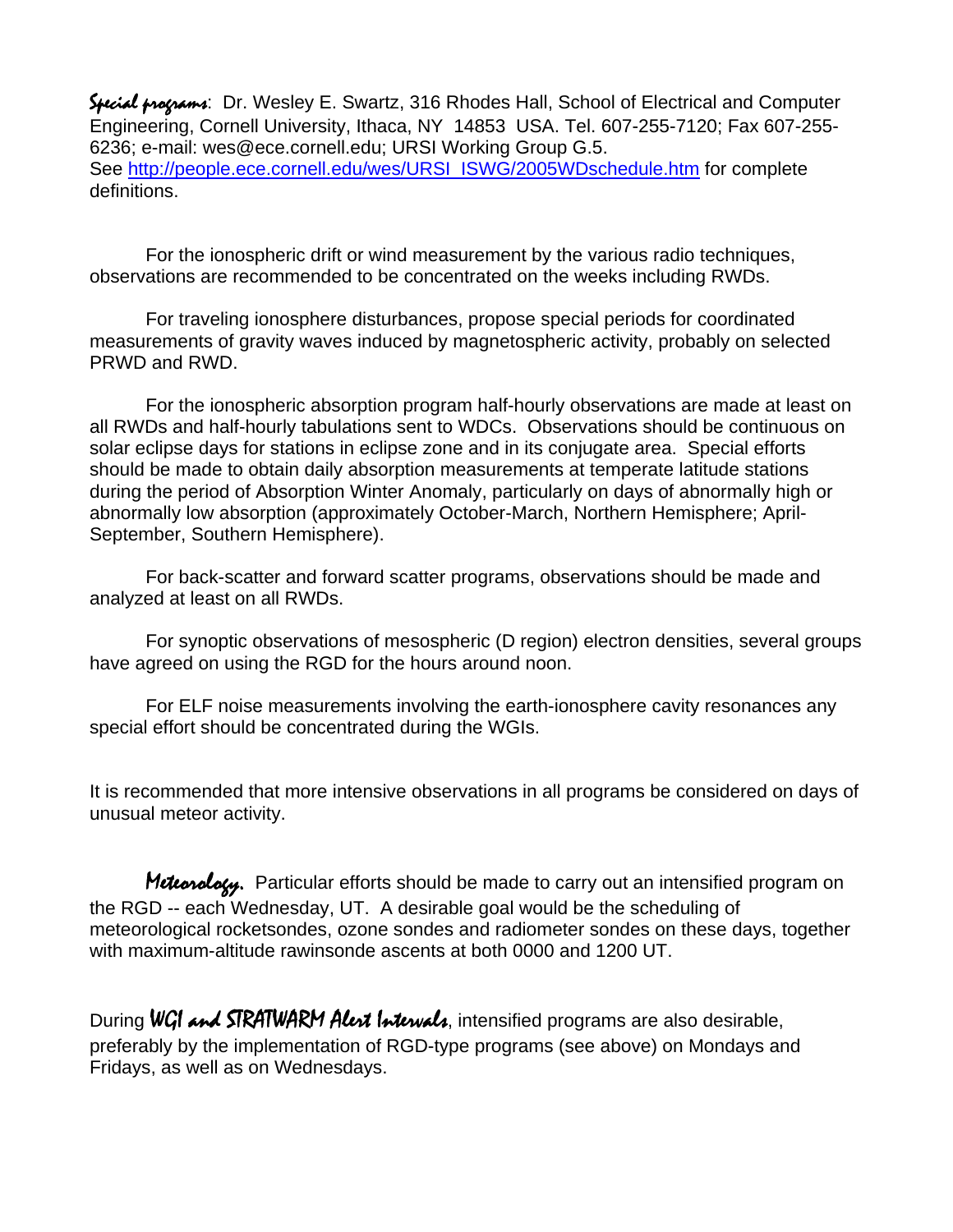Global Atmosphere Watch (GAW). The World Meteorological Organizations (WMO) GAW integrates many monitoring and research activities involving measurement of atmospheric composition. Serves as an early warning system to detect further changes in atmospheric concentrations of greenhouse gases, changes in the ozone layer and in the long range transport of pollutants, including acidity and toxicity of rain as well as of atmospheric burden of aerosols (dirt and dust particles). Contact WMO, 7 bis avenue de la Paix, P.O. Box 2300, 1211 Geneva, Switzerland.

Solar Phenomena. Observatories making specialized studies of solar phenomena, particularly using new or complex techniques, such that continuous observation or reporting is impractical, are requested to make special efforts to provide to WDCs data for solar eclipse days, RWDs and during PROTON/FLARE ALERTS. The attention of those recording solar noise spectra, solar magnetic fields and doing specialized optical studies is particularly drawn to this recommendation.

CAWSES (Climate and Weather of the Sun-Earth System). Program within the SCOSTEP (Scientific Committee on Solar-Terrestrial Physics): 2004-2008. Its focus is to mobilize the community to fully utilize past, present, and future data; and to produce improvements in space weather forecasting, the design of space- and Earth-based technological systems, and understanding the role of solar-terrestrial influences on Global Change. Contact is Su. Basu (sbasu@bu.edu), Chair of CAWSES Science Steering Group. Program "theme" areas are: Solar Influence on Climate – M. Lockwood and L. Gray (UK); Space Weather: Science and Applications – J. Kozyra (USA) and K. Shibata (Japan); Atmospheric Coupling Processes – F. Luebken (Germany) and J. Alexander (USA); Space Climatology – C. Frolich (Switzerland) and J. Sojka (USA); and Capacity Building and Education, M.A. Geller (USA). See http://www.bu.edu/cawses/.

Space Research, Interplanetary Phenomena, Cosmic Rays, Aeronomy. Experimenters should take into account that observational effort in other disciplines tends to be intensified on the days marked on the Calendar, and schedule balloon and rocket experiments accordingly if there are no other geophysical reasons for choice. In particular it is desirable to make rocket measurements of ionospheric characteristics on the same day at as many locations as possible; where feasible, experimenters should endeavor to launch rockets to monitor at least normal conditions on the Quarterly World Days (QWD) or on RWDs, since these are also days when there will be maximum support from ground observations. Also, special efforts should be made to assure recording of telemetry on QWD and Airglow and Aurora Periods of experiments on satellites and of experiments on spacecraft in orbit around the Sun.